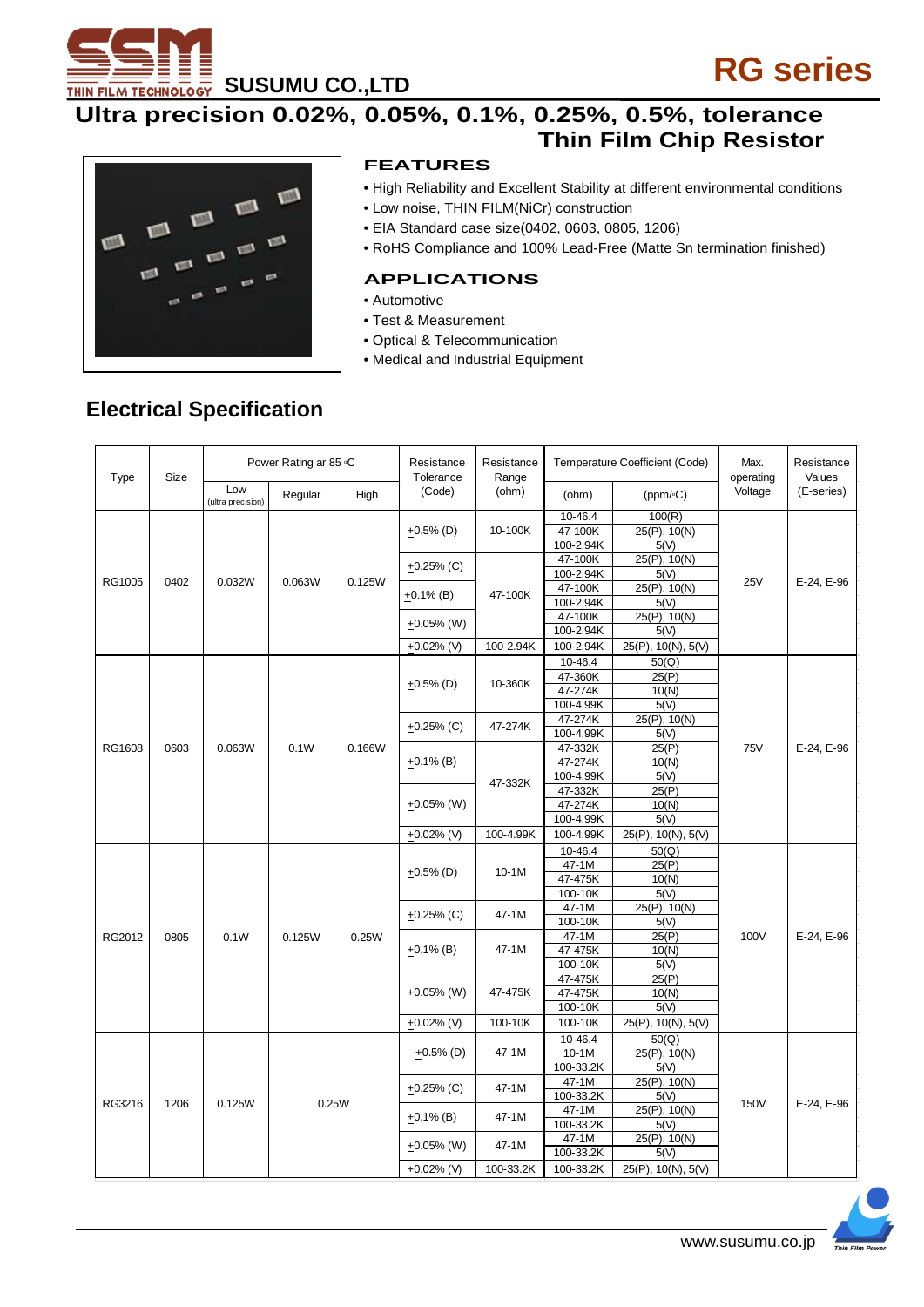

### **Ultra precision 0.02%, 0.05%, 0.1%, 0.25%, 0.5%, tolerance Thin Film Chip Resistor**

#### **Performance**

|                           |                                                                                                                                           | Specification: drift limits for each power rating |        |        |                             |                          |        |                |
|---------------------------|-------------------------------------------------------------------------------------------------------------------------------------------|---------------------------------------------------|--------|--------|-----------------------------|--------------------------|--------|----------------|
| Item                      | Test Method                                                                                                                               |                                                   | Low    |        | Regular                     |                          | High   |                |
|                           |                                                                                                                                           | ≤47Ω                                              |        |        | ≧47Ω   ≤47Ω   ≧47Ω          | ≦47Ω   ≧47Ω              |        |                |
| Short time Overload       | Appled voltage: 2.5 times. Test duration: 5 seconds. (When maximun<br>operationg voltage: 2 times or less)                                | ±0.10%                                            | ±0.05% |        | $\pm 0.10\%$   $\pm 0.05\%$ | $\overline{\phantom{0}}$ | ±0.10% | $\pm (0.01\%)$ |
| Load Life                 | Test temperature : 85℃ (When high voltage : 70℃). Applied voltage :<br>rated voltage. Repeat 1000 hours as follow: 90 mins on/30mins off. | ±0.25%                                            | ±0.10% |        | $\pm 0.50\%$ $\pm 0.25\%$   | $-$                      | ±0.50% | $\pm (0.01\%)$ |
| Moisture load life        | Test condition: 85℃, 85% RH. Applied power : 1/10 rated power.<br>Repeat 1000 hours as follow: 90 mins on/30mins off.                     | ±0.25%                                            | ±0.10% |        | $\pm 0.50\%$ $\pm 0.25\%$   |                          | ±0.50% | $\pm (0.05\%)$ |
| Temperature Cycle         | Repeat 1000 cycle as follow:<br>-55℃ (30 min.)/Room Temp.(2 min.) / +125℃ (30min.)/Room Temp.(2min.)                                      | ±0.25%                                            | ±0.10% |        | $\pm 0.25\%$   $\pm 0.10\%$ | $-$                      | ±0.10% | ±(0.01%)       |
| High temperature Exposure | +155℃ for 1000 hours with no load                                                                                                         | ±0.25%                                            | ±0.10% | ±0.25% | ±0.10%                      | $\overline{\phantom{0}}$ | ±0.10% | ±(0.01%)       |

### **Dimensions & Footprints**



| Dimensions inch (mm) |                  |                  |                  |                   |  |  |  |
|----------------------|------------------|------------------|------------------|-------------------|--|--|--|
|                      |                  | W                |                  |                   |  |  |  |
| RG 1005              | $.040 \pm .002$  | $.020 \pm .002$  | $.008 \pm .004$  | $.014 \pm .002$   |  |  |  |
|                      | $(1.0 \pm 0.05)$ | $(0.5 \pm 0.05)$ | $(0.2 \pm 0.1)$  | $(0.35 \pm 0.05)$ |  |  |  |
| RG 1608              | $.063 \pm .008$  | $.031 \pm .008$  | $.012 \pm .008$  | $0.016 \pm .004$  |  |  |  |
|                      | $(1.6 \pm 0.2)$  | $(0.8 \pm 0.2)$  | $(0.3 \pm 0.2)$  | $(0.4 \pm 0.1)$   |  |  |  |
| R G 2 0 1 2          | $.079 \pm .008$  | $.049 \pm .008$  | $.016 + .008$    | $0.016 \pm .004$  |  |  |  |
|                      | $(2.0 \pm 0.2)$  | $(1.25 \pm 0.2)$ | $(0.4 \pm 0.2)$  | $(0.4 \pm 0.1)$   |  |  |  |
| RG 3216              | $.126 \pm .008$  | $.063 \pm .008$  | $.02 + .01$      | $0.016 \pm .004$  |  |  |  |
|                      | $(3.2 \pm 0.2)$  | $(1.6 \pm 0.2)$  | $(0.5 \pm 0.25)$ | $(0.4 \pm 0.1)$   |  |  |  |

| Dimensions (mm) |     |     |     |  |  |  |
|-----------------|-----|-----|-----|--|--|--|
|                 |     |     |     |  |  |  |
| RG1005          | 0.5 | 1.6 | 0.6 |  |  |  |
| RG1608          | 1.0 | 3.0 | 1.2 |  |  |  |
| RG 2012         | 1.2 | 4.0 | 1.7 |  |  |  |
| RG3216          | 2.0 | 5.0 | 2 በ |  |  |  |

## **Power Derating Curve**

:For operation above 85degC, power rating must be derated according to the following chart



## **Recommended Reflow Curve**



## **Ordering information**

| R <sub>G</sub> | 1608        | N                | 104<br>W                | T <sub>5</sub> |             |
|----------------|-------------|------------------|-------------------------|----------------|-------------|
| <b>TYPE</b>    | <b>Size</b> | <b>TCR</b>       | R-Values                | Tolerance      | Package     |
|                | 1005        | $V = 5ppm/°C$    | 3 digits for E24 series | $P = 0.02%$    | $T1 = 1000$ |
|                | 1608        | $N = 10$ ppm/°C  | $(E x.104 = 100K ohm)$  | $W = 0.05%$    | $T5 = 5000$ |
|                | 2012        | $P = 25$ ppm/°C  | 4 digits for E96 series | $B = 0.1%$     |             |
|                | 3216        | $Q = 50ppm/°C$   | $(Ex.4992=49.9K ohm)$   | $C = 0.25%$    |             |
|                |             | $R = 100$ ppm/°C |                         | $D = 0.5%$     |             |

#### Dimensions inch (mm)

Thin Film Powe